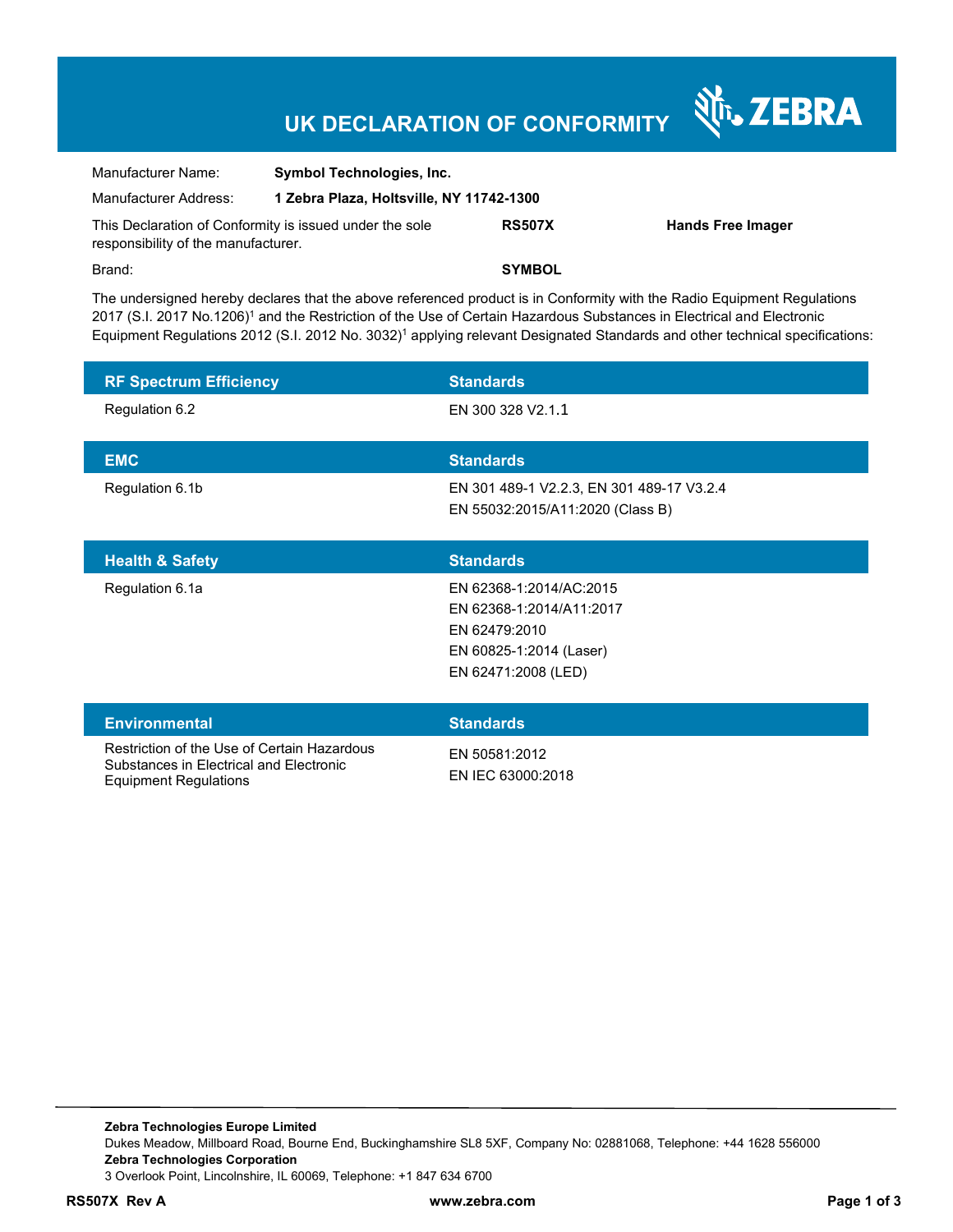### **UK DECLARATION OF CONFORMITY**



With regard to the Radio Equipment Regulations 2017 (S.I. 2017 No.1206)<sup>1</sup>, the conformity assessment procedure referred to in regulation 41(4)(a) and detailed in Schedule 2 has been followed.

 $^{\rm 1}$  As amended by applicable EU withdrawal legislation implemented at the time of issuing this declaration

**Signed on behalf of Symbol Technologies Inc. (wholly owned subsidiary of Zebra Technologies Corp.)**

*(Signature of authorized person)* Marco Belli Rev: A Annual Rev: A Annual Rev: A Annual Rev: A Annual Rev: A Annual Rev: A Annual Rev: A Annual Rev Sr. Manager, Regulatory **Date: 20 April 2021** Place: Bourne End, UK